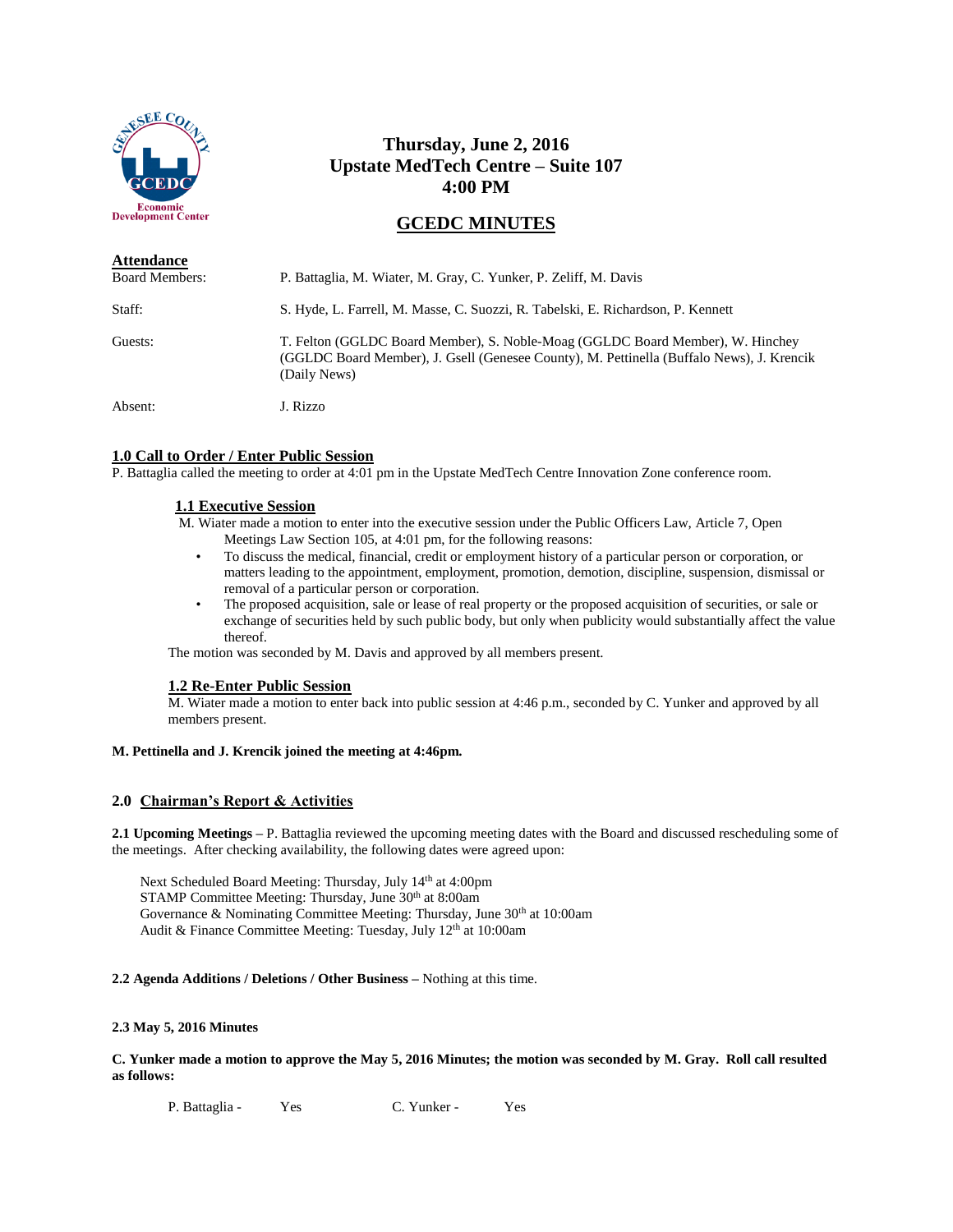| M. Wiater - | Yes    | P. Zeliff - | Yes        |
|-------------|--------|-------------|------------|
| M. Davis -  | Yes.   | M. Gray -   | <b>Yes</b> |
| J. Rizzo -  | Absent |             |            |

**The item was approved as presented.**

#### **3.0 Report of Management**

**3.1 Downtown Revitalization Initiative –** R. Tabelski shared that the City of Batavia has applied for a \$10M award from Governor Cuomo's Downtown Revitalization Initiative. There are 10 other communities in the region that are competing for this award and there will be one \$10M award granted. The decision will be made June 23rd.

**3.2 Pathway to Prosperity –** S. Hyde shared that there are a lot of opportunities developing (no less than ten) in the City of Batavia. These projects would be eligible to apply for IDA benefits under the Batavia Pathway to Prosperity (BP2) Initiative. Half of the PILOT payments would be invested into the BP2 fund which will be available for brownfield remediation and infrastructure upgrades.

#### **4.0 Audit & Finance Committee**

M. Gray shared that the Audit & Finance Committee met on Tuesday, May 31st. They discussed and recommended the following items:

**4.1 April 2016 Financial Statements –** M. Gray informed the Board that all expenditures are in line with the budget except as noted. He also added that the Audit & Finance Committee did a check signing walkthrough with L. Farrell and P. Kennett and reviewed the accounts payable process from beginning to end. This was very informative and gave the committee added confidence in the Agency's internal controls.

**M. Gray made a motion to approve the April 2016 Financial Statements; the motion was seconded by C. Yunker. Roll call resulted as follows:**

| P. Battaglia - | Yes    | C. Yunker - | Yes        |
|----------------|--------|-------------|------------|
| M. Wiater -    | Yes    | P. Zeliff - | <b>Yes</b> |
| M. Davis -     | Yes    | M. Gray -   | Yes        |
| J. Rizzo -     | Absent |             |            |

**The item was approved as presented.**

**4.2 Call Farm Lease -** M. Masse presented a lease agreement with Call Farms for approximately 187 acres within the STAMP Park. Leasing out the land not only provides a source of income, but it also helps the GCEDC save money in bush hogging / mowing and farming the land helps to eliminate the progression of wetlands. The lease agreement is the one that the Governance Committee has approved in the past.

M. Wiater shared that she had some suggested language changes to the agreement, however the language does not change the substance of the agreement.

#### **M. Gray made a motion to approve a Farm Lease with Call Farms for 2016; the motion was seconded by C. Yunker. Roll call resulted as follows:**

| P. Battaglia - | Yes    | C. Yunker - | Yes |
|----------------|--------|-------------|-----|
| M. Wiater -    | Yes    | P. Zeliff - | Yes |
| M. Davis -     | Yes    | M. Gray -   | Yes |
| J. Rizzo -     | Absent |             |     |

**The item was approved as presented.**

#### **5.0 Governance & Nominating Committee**

L. Farrell shared that the Governance & Nominating Committee met on Thursday, May  $5<sup>th</sup>$ . They discussed and recommended the following items: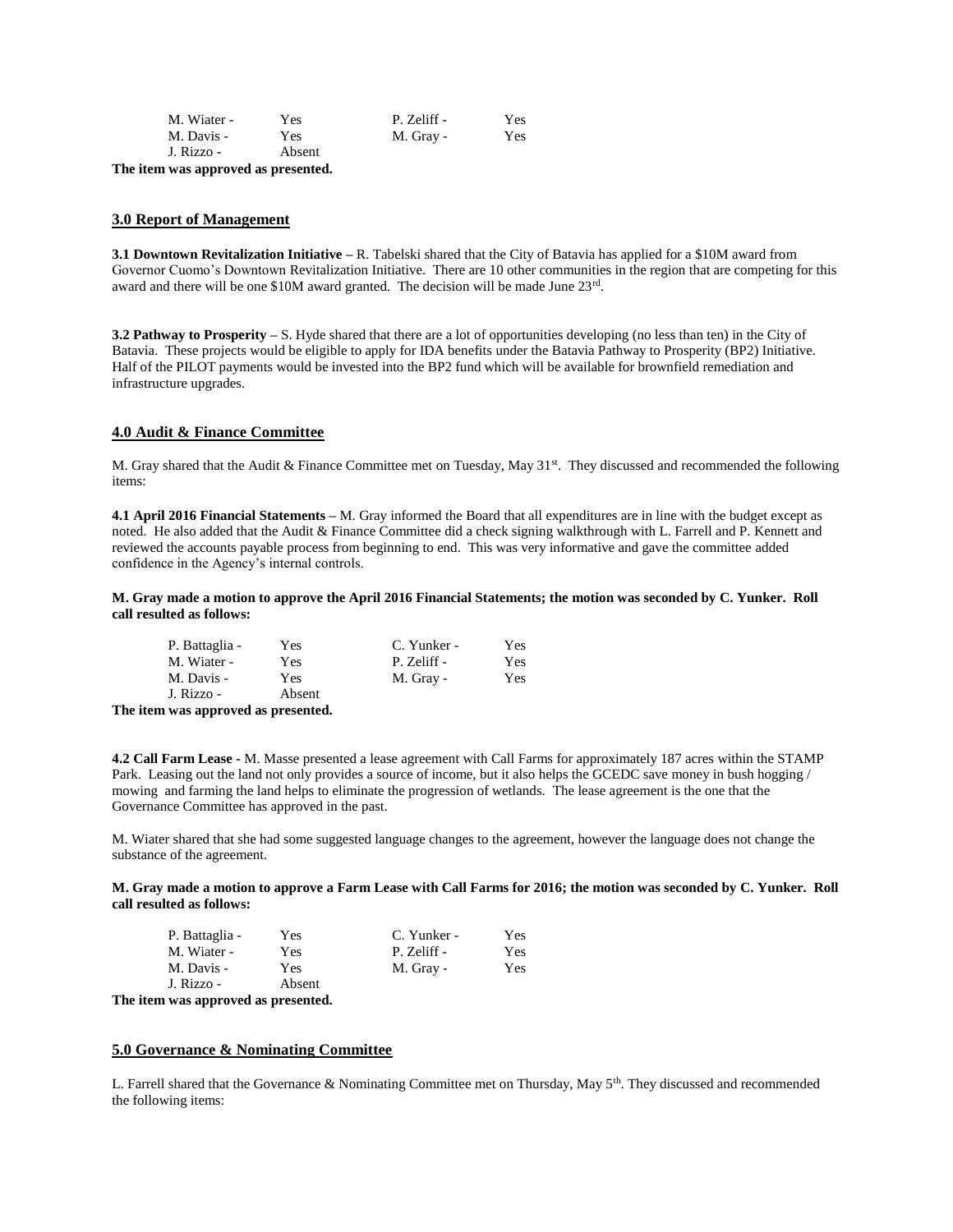**5.1 Officer Appointments –** The committee recommends keeping the slate of officers for the July 1, 2016 – June 30, 2017 term the same.

**C. Yunker made a motion to approve the 2016-2017 slate of officers as follows: P. Battaglia, Chair, M. Wiater, Vice-Chair, L. Farrell, Treasurer, P. Kennett, Secretary, S. Hyde, President & CEO; the motion was seconded by M. Davis. Roll call resulted as follows:**

| P. Battaglia -                      | Yes    | C. Yunker - | Yes |
|-------------------------------------|--------|-------------|-----|
| M. Wiater -                         | Yes    | P. Zeliff - | Yes |
| M. Davis -                          | Yes    | M. Gray -   | Yes |
| J. Rizzo -                          | Absent |             |     |
| The item was approved as presented. |        |             |     |

**5.2 Authorized Individuals to Request Information Regarding Bank Accounts –** L. Farrell shared that she and P. Kennett are not authorized bank account signers but need authorization to request information regarding the bank accounts and to transfer funds between accounts.

C. Yunker suggested changing the approval to state job titles and not specific people.

**C. Yunker made a motion to approve the CFO and Operations Manager to be authorized to request information regarding bank accounts and to transfer funds between accounts; the motion was seconded by M. Wiater. Roll call resulted as follows:**

| P. Battaglia - | Yes    | C. Yunker - | Yes |
|----------------|--------|-------------|-----|
| M. Wiater -    | Yes    | P. Zeliff - | Yes |
| M. Davis -     | Yes.   | M. Gray -   | Yes |
| J. Rizzo -     | Absent |             |     |

**The item was approved as presented.**

**5.3 Authorized Bank Account Signers –** L. Farrell reminded the Board that the Authorized Bank Signers are the Audit & Finance Committee members, plus the President & CEO and Sr. VP of Operations.

**C. Yunker made a motion to approve authorized bank account signers; the motion was seconded by M. Wiater. Roll call resulted as follows:**

| P. Battaglia - | Yes    | C. Yunker - | Yes |
|----------------|--------|-------------|-----|
| M. Wiater -    | Yes    | P. Zeliff - | Yes |
| M. Davis -     | Yes    | M. Gray -   | Yes |
| J. Rizzo -     | Absent |             |     |
|                |        |             |     |

**The item was approved as presented.**

**5.4 Dissolution of Genesee Gateway Development, LLC –** L. Farrell shared that this entity was put into place in 2004. It was formed in order to allow charitable contributions for individuals wishing to donate land to be developed as business parks. The individuals that donated land to the LLC then qualified for Empire Zone tax credits. There is no reason to keep this entity open as there is no activity.

**M. Wiater made a motion to approve the Dissolution of Genesee Gateway Development, LLC; the motion was seconded by C. Yunker. Roll call resulted as follows:**

| P. Battaglia -                      | Yes    | C. Yunker - | Yes |
|-------------------------------------|--------|-------------|-----|
| M. Wiater -                         | Yes    | P. Zeliff - | Yes |
| M. Davis -                          | Yes    | M. Gray -   | Yes |
| J. Rizzo -                          | Absent |             |     |
| The item was approved as presented. |        |             |     |

**5.5 Dissolution of Pembroke Park Development, LLC –** L. Farrell shared that this entity was put into place in 2005. It was formed in order to allow charitable contributions for individuals wishing to donate land to be developed as business parks. The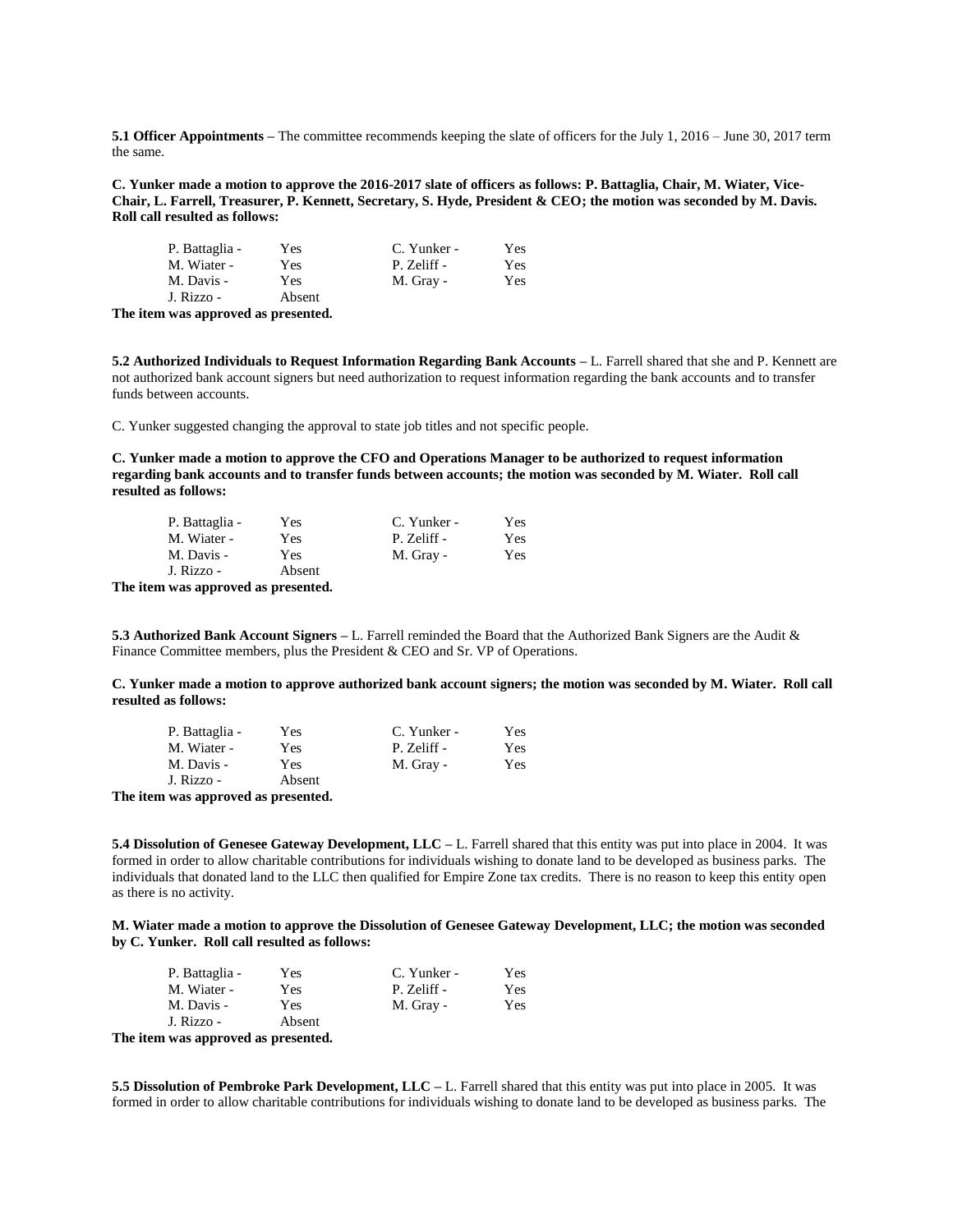individuals that donated land to the LLC then qualified for Empire Zone tax credits. There is no reason to keep this entity open as there is no activity.

**C. Yunker made a motion to approve the Dissolution of Pembroke Park Development, LLC; the motion was seconded by M. Wiater. Roll call resulted as follows:**

| P. Battaglia - | Yes    | C. Yunker - | Yes |
|----------------|--------|-------------|-----|
| M. Wiater -    | Yes    | P. Zeliff - | Yes |
| M. Davis -     | Yes    | M. Gray -   | Yes |
| J. Rizzo -     | Absent |             |     |

**The item was approved as presented.**

**5.6 Dissolution of Genesee Business Fund, LLC –** L. Farrell shared that this entity was put into place in 2003. The entity was formed as a tool related to new market tax credits (federal tax credits for redevelopment). This LLC has never had any activity, therefore there is no reason to keep this entity open.

#### **C. Yunker made a motion to approve the Dissolution of Genesee Business Fund, LLC; the motion was seconded by M. Wiater. Roll call resulted as follows:**

| P. Battaglia - | Yes    | C. Yunker - | Yes |
|----------------|--------|-------------|-----|
| M. Wiater -    | Yes    | P. Zeliff - | Yes |
| M. Davis -     | Yes    | M. Gray -   | Yes |
| J. Rizzo -     | Absent |             |     |

**The item was approved as presented.**

**5.7 Annual Project Performance Review -** M. Masse shared that on an annual basis, all projects that receive financial assistance, are required to report certain information about their project's performance, including total jobs. This information is reported into the Public Authorities Reporting Information System (PARIS). M. Masse shared a spreadsheet with the Board that shows all projects that were reported into the 2015 PARIS system and their original job creation goals, and how many jobs they have reported since the inception of their project. He also shared a spreadsheet listing all projects that have reported less than 100% achievement of their job creation goals, along with any explanations as to why those goals have not been achieved as of 12/31/15.

**M. Wiater made a motion to approve that the Board has performed its Annual Project Performance Review with no action to be taken on these projects at this time; the motion was seconded by M. Gray. Roll call resulted as follows:**

| P. Battaglia - | Yes    | C. Yunker - | Yes |
|----------------|--------|-------------|-----|
| M. Wiater -    | Yes    | P. Zeliff - | Yes |
| M. Davis -     | Yes    | M. Gray -   | Yes |
| J. Rizzo -     | Absent |             |     |
|                |        |             |     |

**The item was approved as presented.**

#### **6.0 STAMP Committee**

P. Zeliff shared that the STAMP Committee met on Thursday, May 26<sup>th</sup>. They discussed and recommended the following items.

**6.1 Survey Contract for Parcels 10.-1-39.11 & 10.-1-39.12 –** P. Zeliff shared that the Committee reviewed four quotes for survey work on two parcels at the STAMP site. The Committee recommends approval of a contract with Frandina Engineering & Land Surveying not to exceed \$2,860 as they are the lowest responsive and responsible bidder. This contract will be covered under the ESD \$5M funding.

**P. Zeliff made a motion to approve the survey contract with Frandina not to exceed \$2,680; the motion was seconded by M. Wiater. Roll call resulted as follows:**

| P. Battaglia - | Yes | C. Yunker - | Yes  |
|----------------|-----|-------------|------|
| M. Wiater -    | Yes | P. Zeliff - | Yes  |
| M. Davis -     | Yes | M. Gray -   | Yes. |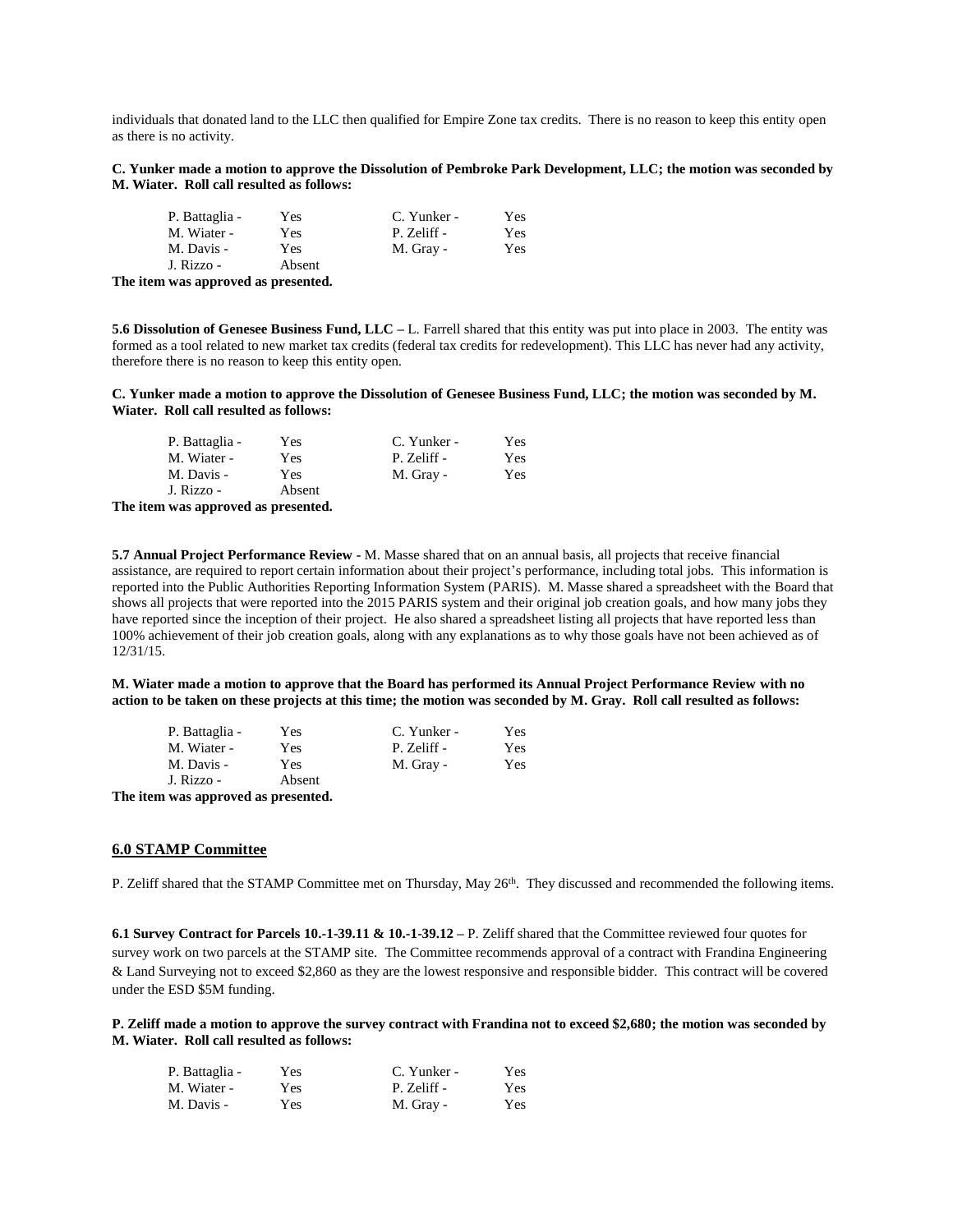J. Rizzo - Absent **The item was approved as presented.**

**6.2 Phase I Contract for Parcels 10.-1-39.11 & 10.-1-39.12 -** P. Zeliff shared that the Committee reviewed three quotes to perform a Phase I Environmental Site Assessment on two parcels to be acquired. The Committee recommends approval of a contract with Ravi Engineering & Land Surveying not to exceed \$1,400 as they are the lowest responsive and responsible bidder. This contract will be covered under the ESD \$5M funding.

**P. Zeliff made a motion to approve the Phase I contract with Ravi Engineering not to exceed \$1,400; the motion was seconded by M. Wiater. Roll call resulted as follows:**

|      | P. Battaglia - | Yes    | C. Yunker - | Yes |
|------|----------------|--------|-------------|-----|
|      | M. Wiater -    | Yes    | P. Zeliff - | Yes |
|      | M. Davis -     | Yes    | M. Gray -   | Yes |
|      | J. Rizzo -     | Absent |             |     |
| ma s |                |        |             |     |

**The item was approved as presented.**

**6.3 Pre-Demolition Asbestos Survey Contracts –** P. Zeliff shared that the Committee has reviewed three quotes to perform predemolition asbestos surveys of eight single family homes, five barns, one Morton building and one mobile home at the STAMP site in the Town of Alabama. These buildings are scheduled for demolition. The Committee recommends approval of a contract with Envoy Engineering not to exceed \$28,050 as they are the lowest responsive and responsible bidder. This contract will be covered under the ESD \$5M funding.

#### **P. Zeliff made a motion to approve the Pre-Demolition Asbestos contract with Envoy Engineering not to exceed \$28,050; the motion was seconded by C. Yunker. Roll call resulted as follows:**

|      | P. Battaglia - | Yes    | C. Yunker - | <b>Yes</b> |
|------|----------------|--------|-------------|------------|
|      | M. Wiater -    | Yes    | P. Zeliff - | Yes        |
|      | M. Davis -     | Yes    | M. Gray -   | Yes        |
|      | J. Rizzo -     | Absent |             |            |
| ma s |                |        |             |            |

**The item was approved as presented.**

**6.4 System Impact Study Payment - \$70,000 –** P. Zeliff shared that the GCEDC has paid \$125,000 to National Grid to complete a Systems Impact Study on the 115 kV lines at the STAMP site as part of the process to tap those lines and construct a substation to support the first tenant at STAMP. National Grid has notified the GCEDC that they have incurred additional costs and sent an invoice for \$70,000. The \$70,000 is comprised of \$37,000 in overages to date, plus an additional \$33,000 to complete the remaining work under the study. This expense will be covered under the ESD \$5M funding.

The Committee requested that M. Masse go back to National Grid and request a detailed account of their time and billing spent to date and their estimate going forward prior to approving this expense.

M. Masse shared with the Board the accounting provided by National Grid.

P. Zeliff shared that the information provided by National Grid gives little to no detail of their time and billing for this project. At this point there is no basis for pushing back until we have more detail. He suggested approving the expenditure now. The bill is not due for several months. We should see if we can go back to them and request further backup and request time and billing detail as they proceed to finish up this project.

## **P. Zeliff made a motion to approve payment of \$70,000 to National Grid for the System Impact Study; the motion was seconded by C. Yunker. Roll call resulted as follows:**

| P. Battaglia - | Yes    | C. Yunker - | <b>Yes</b> |
|----------------|--------|-------------|------------|
| M. Wiater -    | Yes    | P. Zeliff - | Yes        |
| M. Davis -     | Yes    | M. Gray -   | Yes        |
| J. Rizzo -     | Absent |             |            |

**The item was approved as presented.**